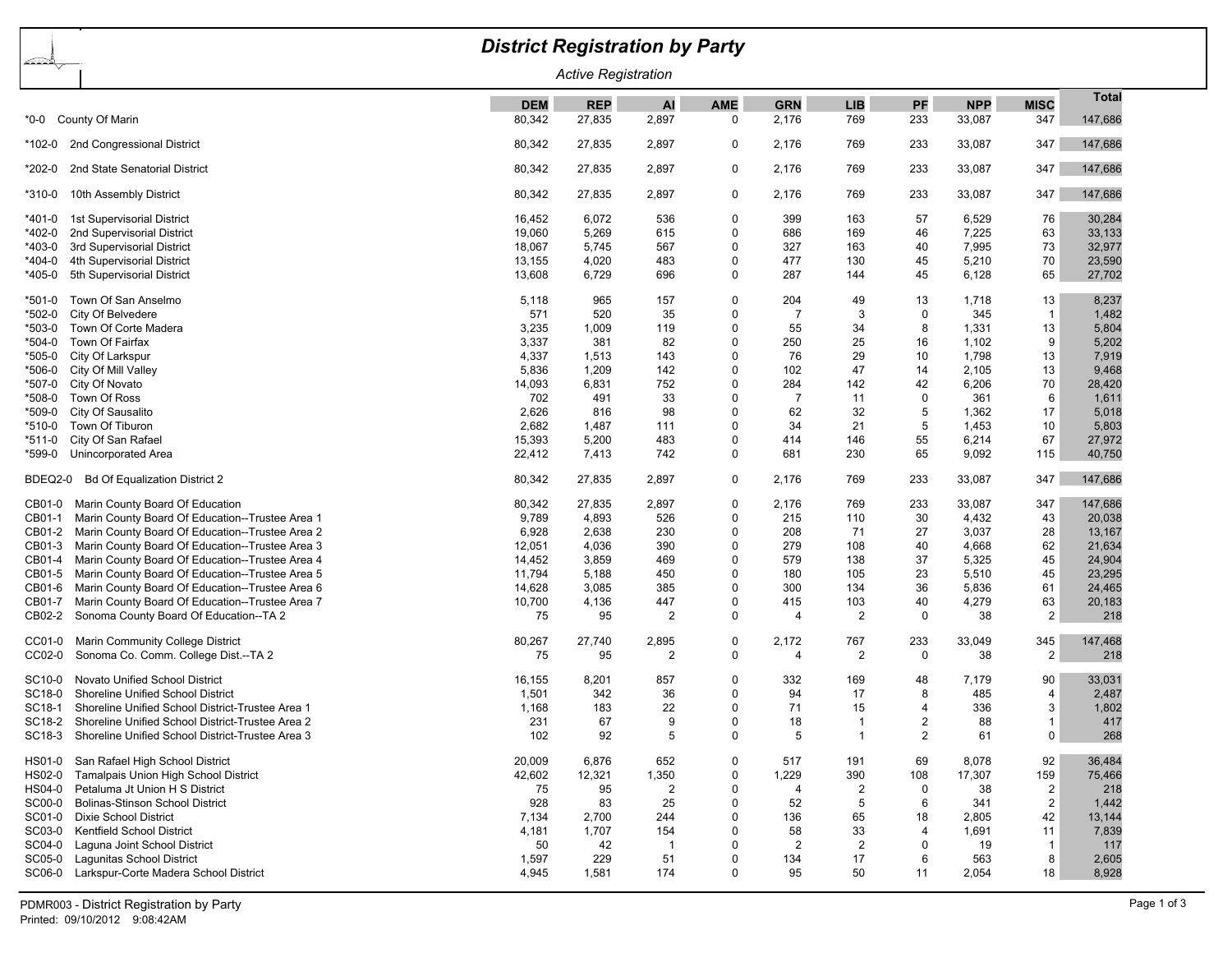|                                                               | <b>DEM</b> | <b>REP</b> | AI             | <b>AME</b>    | <b>GRN</b>     | <b>LIB</b>     | PF             | <b>NPP</b> | <b>MISC</b>    | <b>Total</b> |
|---------------------------------------------------------------|------------|------------|----------------|---------------|----------------|----------------|----------------|------------|----------------|--------------|
| <b>Lincoln School District</b><br>SC07-0                      | 14         | 39         | $\mathbf 0$    | $\mathbf 0$   | 0              | $\mathbf 0$    | 0              | 13         | $\mathbf 1$    | 67           |
| SC08-0<br>Mill Valley School District                         | 12,108     | 2,731      | 303            | 0             | 223            | 108            | 30             | 4,744      | 47             | 20,294       |
| SC09-0<br>Nicasio School District                             | 233        | 79         | $\overline{2}$ | 0             | 14             | 3              | $\overline{2}$ | 105        | $\mathbf 0$    | 438          |
| <b>Reed Union School District</b><br>SC11-0                   | 4,057      | 2,438      | 175            | $\Omega$      | 53             | 31             | 8              | 2,134      | 16             | 8,912        |
| <b>Ross School District</b><br>SC12-0                         | 788        | 578        | 40             | 0             | $\overline{7}$ | 14             | 0              | 426        | 6              | 1,859        |
| SC13-0<br>Ross Valley School District                         | 9,808      | 1,924      | 291            | $\Omega$      | 497            | 86             | 33             | 3,377      | 28             | 16,044       |
| San Rafael Elem School District<br>SC14-0                     | 12,879     | 4,176      | 408            | $\Omega$      | 381            | 126            | 51             | 5,273      | 50             | 23,344       |
| Sausalito Marin City School District<br>SC15-0                | 3,953      | 971        | 135            | $\Omega$      | 96             | 43             | 8              | 1,872      | 23             | 7,101        |
| Union Joint School District<br>SC17-0                         | 11         | 14         |                | 0             | 2              | 0              | $\Omega$       | 6          | $\mathbf 0$    | 34           |
| CSD02-0<br>Marin City Community Services District             | 850        | 97         | 22             | 0             | 10             | 7              | 2              | 326        | 2              | 1,316        |
| CSD03-0<br>Marinwood Community Services District              | 1,619      | 610        | 64             | $\Omega$      | 28             | 21             | 1              | 691        | 11             | 3,045        |
| CSD04-0 Muir Beach Community Services District                | 177        | 13         | $\overline{2}$ | $\Omega$      | 13             | $\mathbf{1}$   | 3              | 61         | $\overline{c}$ | 272          |
| CSD05-0<br>Bel Marin Keys Community Services District         | 453        | 323        | 29             | $\Omega$      | 10             | $\overline{7}$ | $\Omega$       | 247        | 4              | 1,073        |
| CSD06-0<br><b>Tamalpais Community Services District</b>       | 2,385      | 493        | 54             | $\Omega$      | 47             | 22             | $\overline{7}$ | 955        | 10             | 3,973        |
| CSD07-0<br><b>Tomales Community Services District</b>         | 78         | 16         | 2              | $\Omega$      | 6              | 0              | $\overline{2}$ | 32         | $\mathbf{1}$   | 137          |
| CSFP19-0<br>Santa Venetia-Bayside Acres Fire Prot. Dist.      | 2,068      | 728        | 71             | $\mathbf 0$   | 57             | 17             | 11             | 794        | 10             | 3,756        |
| <b>Bolinas Fire Protection District</b><br>FI02-0             | 633        | 39         | 12             | $\mathbf 0$   | 44             | 4              | 4              | 225        | $\overline{c}$ | 963          |
| <b>Kentfield Fire District</b><br>FI03-0                      | 2,257      | 1,058      | 94             | $\Omega$      | 30             | 26             | $\mathbf{1}$   | 961        | 6              | 4,433        |
| Novato Fire Protection District<br>FI04-0                     | 16,160     | 8,222      | 857            | $\Omega$      | 332            | 169            | 48             | 7,186      | 90             | 33,064       |
| Sleepy Hollow Fire Protection District<br>FI05-0              | 830        | 452        | 36             | 0             | 15             | 11             | $\mathbf 1$    | 335        | 5              | 1,685        |
| Southern Marin Fire Protection Dist<br>FI06-0                 | 9,342      | 2,680      | 282            | $\Omega$      | 181            | 94             | 19             | 4,266      | 52             | 16,916       |
| Stinson Beach Fire Protection District<br>FI07-0              | 289        | 44         | 13             | 0             | 8              | $\overline{1}$ | $\overline{2}$ | 115        | $\mathbf 0$    | 472          |
| <b>Tiburon Fire Protection District</b><br>FI09-0             | 2,152      | 1,370      | 101            | $\Omega$      | 27             | 17             | 5              | 1,170      | 8              | 4,850        |
| Novato Flood Control Zone 1<br>FL01-0                         | 15,837     | 8,114      | 845            | $\Omega$      | 322            | 163            | 45             | 7,048      | 89             | 32,463       |
| Richardson Bay Flood Control Zone 3<br>FL02-0                 | 12,578     | 2,605      | 312            | $\Omega$      | 230            | 107            | 30             | 4,815      | 49             | 20,726       |
| Bel Air Flood Control Zone 4<br>FL03-0                        | 761        | 340        | 26             | 0             | 10             | 9              | 1              | 374        | 3              | 1,524        |
| Bel Air Flood Control Subzone 4A<br>FL03-4                    | 24         | 5          | 0              | 0             | 0              | $\Omega$       | $\Omega$       | 11         | $\Omega$       | 40           |
| Stinson Beach Flood Control Zone 5<br>FL04-0                  | 282        | 43         | 13             | 0             | 8              | 1              | 1              | 111        | $\mathbf 0$    | 459          |
| San Rafael Meadows Flood Control Zone 6<br>FL05-0             | 370        | 117        | 15             | $\mathbf 0$   | 8              | 2              | 4              | 154        | 5              | 675          |
| Santa Venetia Flood Control Zone 7<br>FL06-0                  | 825        | 179        | 30             | $\Omega$      | 28             | 6              | 5              | 302        | 5              | 1,380        |
| Ross Valley Flood Control Zone 9<br>FL07-0                    | 20,387     | 6,012      | 680            | $\Omega$      | 667            | 186            | 52             | 7,841      | 65             | 35,890       |
| Inverness Flood Control Zone 10<br>FL10-0                     | 613        | 69         | 10             | $\Omega$      | 40             | 11             | $\mathbf 0$    | 152        | $\mathbf{1}$   | 896          |
| Marin Municipal Water District<br>WA01-0                      | 61,260     | 19,014     | 1,972          | 0             | 1,666          | 572            | 166            | 24,873     | 247            | 109,770      |
| Marin Municipal Water District-Division 1<br>WA01-1           | 12,552     | 4,422      | 439            | $\Omega$      | 279            | 115            | 36             | 4,846      | 66             | 22,755       |
| Marin Municipal Water District-Division 2<br>WA01-2           | 9,155      | 3,028      | 275            | $\Omega$      | 285            | 92             | 34             | 3,767      | 32             | 16,668       |
| Marin Municipal Water District-Division 3<br>WA01-3           | 14,673     | 3,833      | 468            | 0             | 643            | 132            | 40             | 5,456      | 46             | 25,291       |
| Marin Municipal Water District-Division 4<br>WA01-4           | 14,666     | 3,141      | 395            | 0             | 287            | 137            | 34             | 5,870      | 61             | 24,591       |
| WA01-5<br>Marin Municipal Water District-Division 5           | 10,214     | 4,590      | 395            | $\Omega$      | 172            | 96             | 22             | 4,934      | 42             | 20,465       |
| WA02-0<br>Stinson Beach County Water District                 | 289        | 44         | 13             | $\Omega$      | 8              | $\overline{1}$ | 2              | 119        | 0              | 476          |
| North Marin Water District<br>WA03-0                          | 17,358     | 8,395      | 878            | 0<br>$\Omega$ | 405<br>332     | 184            | 52             | 7,519      | 93<br>90       | 34,884       |
| WA03-1<br>North Marin Water District-Annexation Original      | 16,160     | 8,222      | 857            |               |                | 169            | 48             | 7,186      |                | 33,064       |
| <b>Marin County Library District</b><br>LIB01-0               | 43,781     | 16,125     | 1,728          | $\mathbf 0$   | 1,277          | 442            | 131            | 18,093     | 213            | 81,790       |
| Marin County Library District-Fairfax/west Marin<br>LIB01-1   | 9,182      | 1,751      | 251            | 0             | 602            | 82             | 45             | 3,237      | 32             | 15,182       |
| Marin County Library District-Eastern Marin<br>LIB01-2        | 26,319     | 10,861     | 1,148          | 0             | 548            | 267            | 73             | 11,155     | 144            | 50,515       |
| LIB02-0 Marin County Free Library District                    | 43,781     | 16,125     | 1,728          |               | 1,277          | 442            | 131            | 18,093     | 213            | 81,790       |
| REC01-0 Strawberry Recreation District                        | 1,274      | 584        | 48             | 0             | 20             | 14             | $\overline{2}$ | 690        | $\overline{7}$ | 2,639        |
| Strawberry Recreation District-Zone IV<br><b>REC01-1</b>      | 38         | 30         | $\overline{2}$ | 0             | 0              | $\mathbf{1}$   | 0              | 32         | 0              | 103          |
| REC02-0 Mesa Park                                             | 633        | 39         | 12             | $\mathbf 0$   | 44             | $\overline{4}$ | 4              | 225        | $\overline{2}$ | 963          |
| <b>CSFP27-1</b><br>Ross Valley Paramedic District 27 Portions | 654        | 165        | 19             | 0             | 34             | $\overline{c}$ | 3              | 279        | $\overline{2}$ | 1,158        |
| CSFP28-0 West Marin Paramedic CSA No. 28                      | 4,327      | 807        | 116            | $\mathbf 0$   | 298            | 44             | 22             | 1,524      | 16             | 7,154        |
| Ross Valley Sanitary District No. 1<br>SA01-0                 | 16,862     | 4,904      | 558            | 0             | 607            | 147            | 44             | 6,378      | 51             | 29,551       |
| Tiburon Sanitary District No. 5<br>SA02-0                     | 1,743      | 1,217      | 86             | 0             | 22             | 14             | $\overline{2}$ | 977        | $\overline{2}$ | 4,063        |
| Novato Sanitary District<br>SA03-0                            | 15,141     | 7,599      | 810            | 0             | 305            | 156            | 42             | 6,759      | 83             | 30,895       |